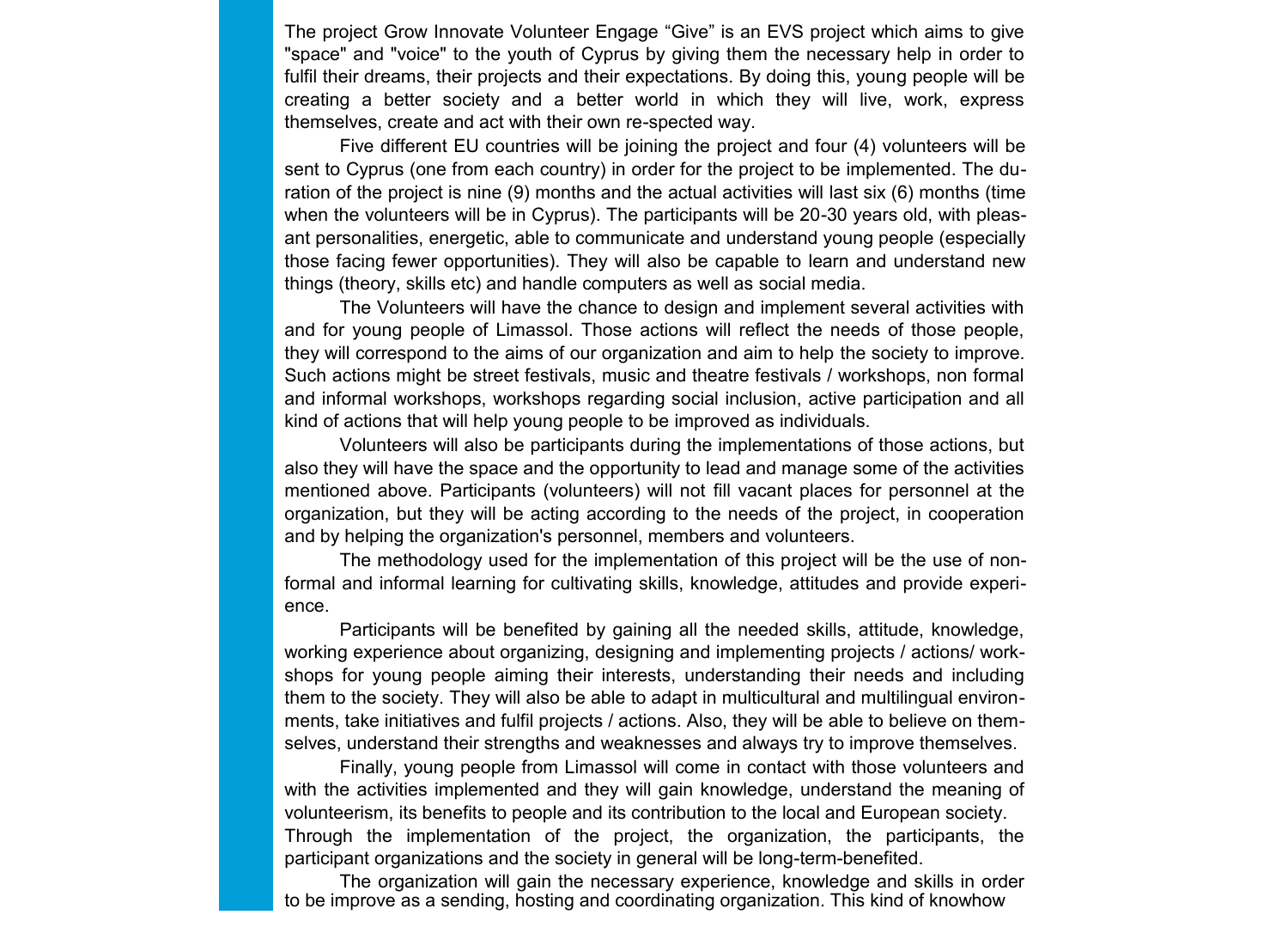which they will improve their knowledge, skills and attitude, believe in their selves and learn how to fulfil their dreams and help other people improve their lives for a better society.

Also, a fruitful cooperation will be established among the participant organizations with prospects of future cooperation in several fields regarding youth and social improvement.

Finally, a long-term-benefit will affect the society, where young people will be able to express themselves, create, stand for their rights and dreams and finally transform the society into a better place to live (especially for young people).

#### **Typical Timetable:**

The participants of the project will have a workload of 7 hours (average) on a daily basis. Also, the can have 2 days off monthly and when the organization needs them to work more time than the time mentioned above, more days-off are going to be added for them. Below, there is a typical timetable of their working time and tasks:

|                   | Service Reserve    | <b><i>Company</i></b>                                                                                                                                            | <b>Contract Contract</b>                                                                                                                                                              | the factor and the                                                    | the company of the company of                                                                       | <b>Bullet</b>                                                                                               | Selection of                          | <b>Continued in the Continued Inc.</b> |
|-------------------|--------------------|------------------------------------------------------------------------------------------------------------------------------------------------------------------|---------------------------------------------------------------------------------------------------------------------------------------------------------------------------------------|-----------------------------------------------------------------------|-----------------------------------------------------------------------------------------------------|-------------------------------------------------------------------------------------------------------------|---------------------------------------|----------------------------------------|
| (MORNING)         |                    |                                                                                                                                                                  |                                                                                                                                                                                       |                                                                       |                                                                                                     |                                                                                                             |                                       |                                        |
| Startin<br>a time | Ending<br>time.    | Description of foreseen<br>activities                                                                                                                            | Description of foreseen<br>activities.                                                                                                                                                | Description of foreseen<br>activities                                 | Description of foreseen<br>activities                                                               | Description of foreseen<br>activities                                                                       | Description of foreseen<br>activities | Description of foreseen<br>activities  |
| 10:00             | 13:00              | Meeting with coordinator<br>Discuss and preparation<br>on weeks programme<br>and methodology.<br>Research for information.<br>material ato for the<br>programme. | Take part to the weekly<br>service for the local<br>community (cleaning,<br>helping in church meals for<br>poor, animation at<br>kindergarden and school<br>for children with special | Team work on<br>preparation of Workshops<br>and events                | Participation to school<br>and college visits for<br>promoting volunteerism                         | Team work on preparation<br>of Workshops and Events                                                         | Day Off                               | Day Off                                |
| <b>INDOW</b>      |                    |                                                                                                                                                                  |                                                                                                                                                                                       |                                                                       |                                                                                                     |                                                                                                             |                                       |                                        |
| Startin<br>g time | Endina<br>time     | Description of foreseen<br>activities                                                                                                                            | Description of foreseen<br>activities.                                                                                                                                                | Description of foreseen<br>adivities                                  | Description of foreseen<br>activities                                                               | Description of foreseen<br>sotivities                                                                       | Description of foreseen<br>activities | Description of foreseen<br>activities  |
| 13:00             | 15:00              | Lunch / Break                                                                                                                                                    | Lunch / Break                                                                                                                                                                         | Lunch / Break                                                         | Lunch / Break                                                                                       | Lunch / Break                                                                                               | Day Off                               | Day Off                                |
|                   | <b>(AFTERNOON)</b> |                                                                                                                                                                  |                                                                                                                                                                                       |                                                                       |                                                                                                     |                                                                                                             |                                       |                                        |
| Startin<br>g time | Ending<br>time     | Description of foreseen<br>activities                                                                                                                            | Desatption of foreseen<br>activities                                                                                                                                                  | Description of foreseen<br>activities                                 | Description of foreseen<br>activities                                                               | Description of foreseen<br>activities                                                                       | Description of foreseen<br>adivities  | Description of foreseen<br>activities  |
| 15:00             | 18:00              | Support of the<br>facilitation of the<br>Organization's Center +<br>Update of EVS Blog of<br>the Organization                                                    | Support to the facilitation<br>of Youth Club Activities +<br>Practice in Greek<br>Language Course                                                                                     | Support to the<br>facilitation of the<br><b>Organization's Center</b> | Support to the<br>facilitation of Youth Club<br>Adivities + Participate in<br>Greek Language Course | Participate to the<br>cromotional team for next<br>week's events in town +<br>Weekly meeting with<br>mentor | $D_{\rm BV}$ Off                      | Day Off                                |
| (EVENING)         |                    |                                                                                                                                                                  |                                                                                                                                                                                       |                                                                       |                                                                                                     |                                                                                                             |                                       |                                        |
| Startin<br>s time | Ending<br>time     | Description of foreseen<br>activities                                                                                                                            | Description of foreseen<br>activities                                                                                                                                                 | Description of foreseen<br>adivities                                  | Description of foreseen<br>activities                                                               | Description of foreseen<br>activities                                                                       | Description of foreseen<br>activities | Description of foreseen<br>activities  |
|                   |                    | NA                                                                                                                                                               | <b>NIA</b>                                                                                                                                                                            | 捕杀                                                                    | NA                                                                                                  | NIA                                                                                                         | Day Off                               | Day Off                                |

#### **Accommodation:**

The Volunteers will live in a house next to the organization and they will have to share a room with one other person (volunteer). The house is fully equipped with all necessary things (electric appliances, beds etc.) and volunteers need only to bring their clothes and laptops. The organization also owns 2 laptops that the volunteers can work on when they serve the organization.

The organization is based next to the house of the volunteers, so they don't have to use any transportation for going to the organization. The organization also pays the electricity bills, internet bills, water bills and other taxes of both, the organization and the volunteers'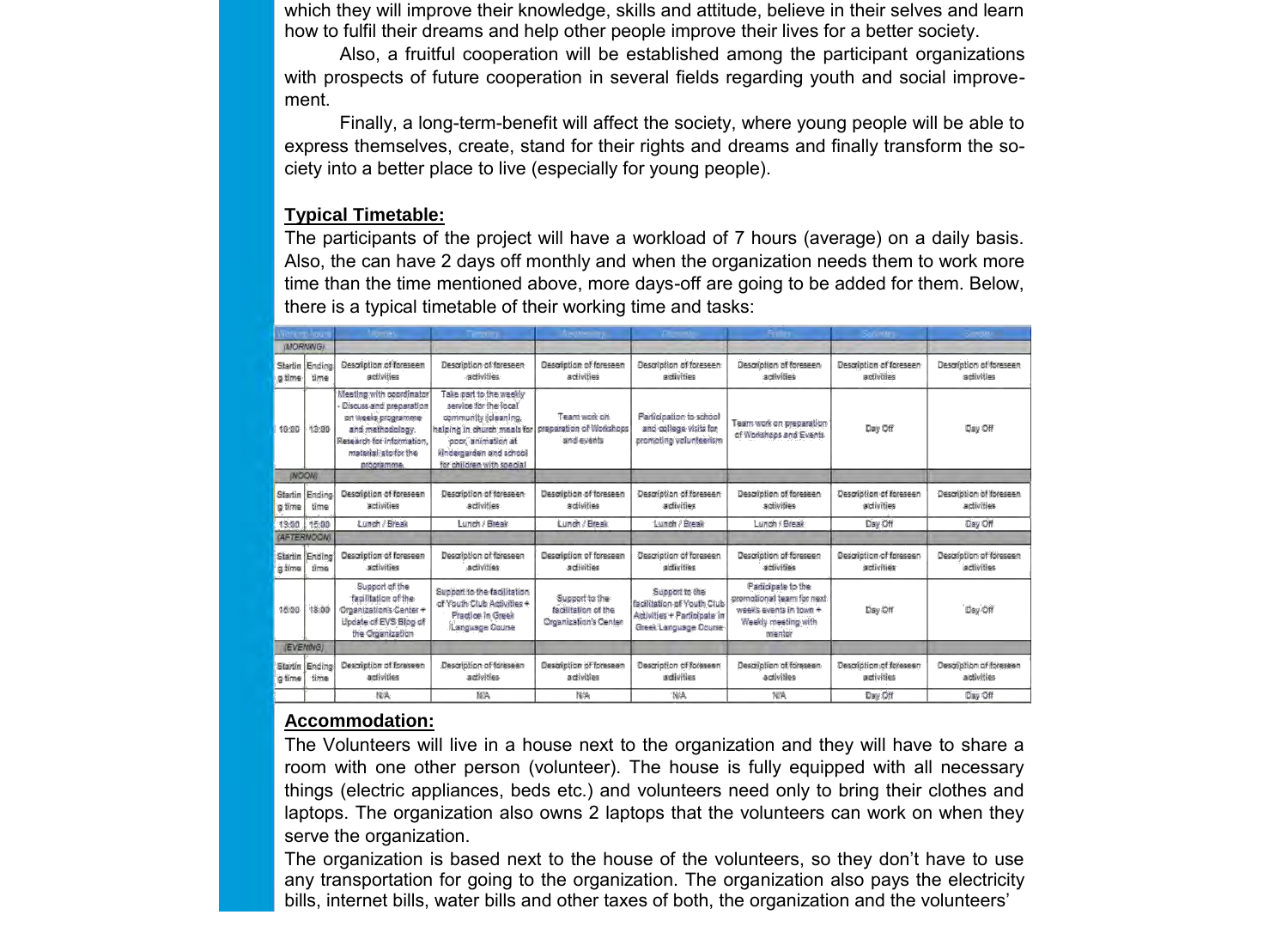The photos following show the premises of the organization and the house of the volunteers:

# **THE HOUSE OF VOLUNTEERS**





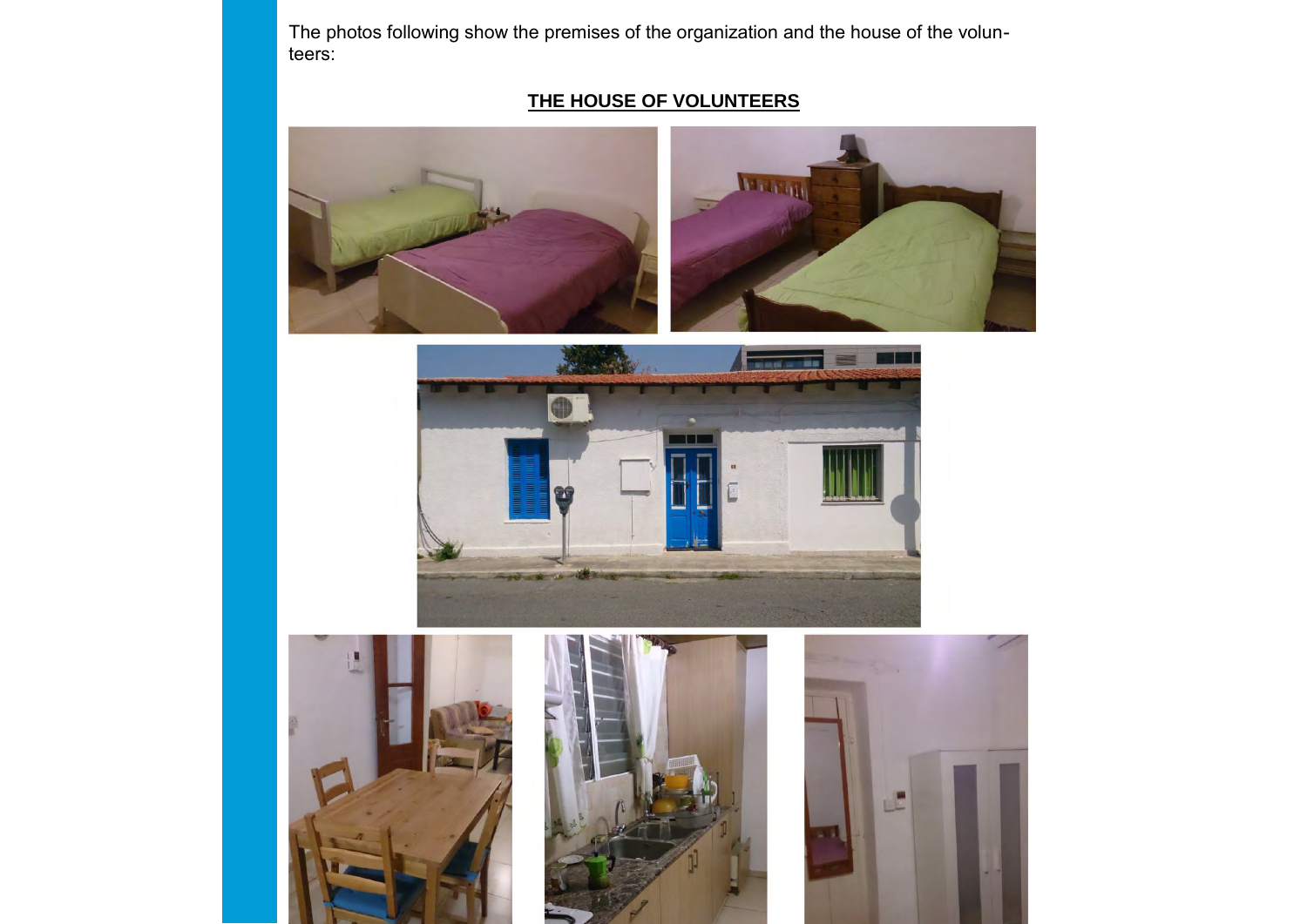